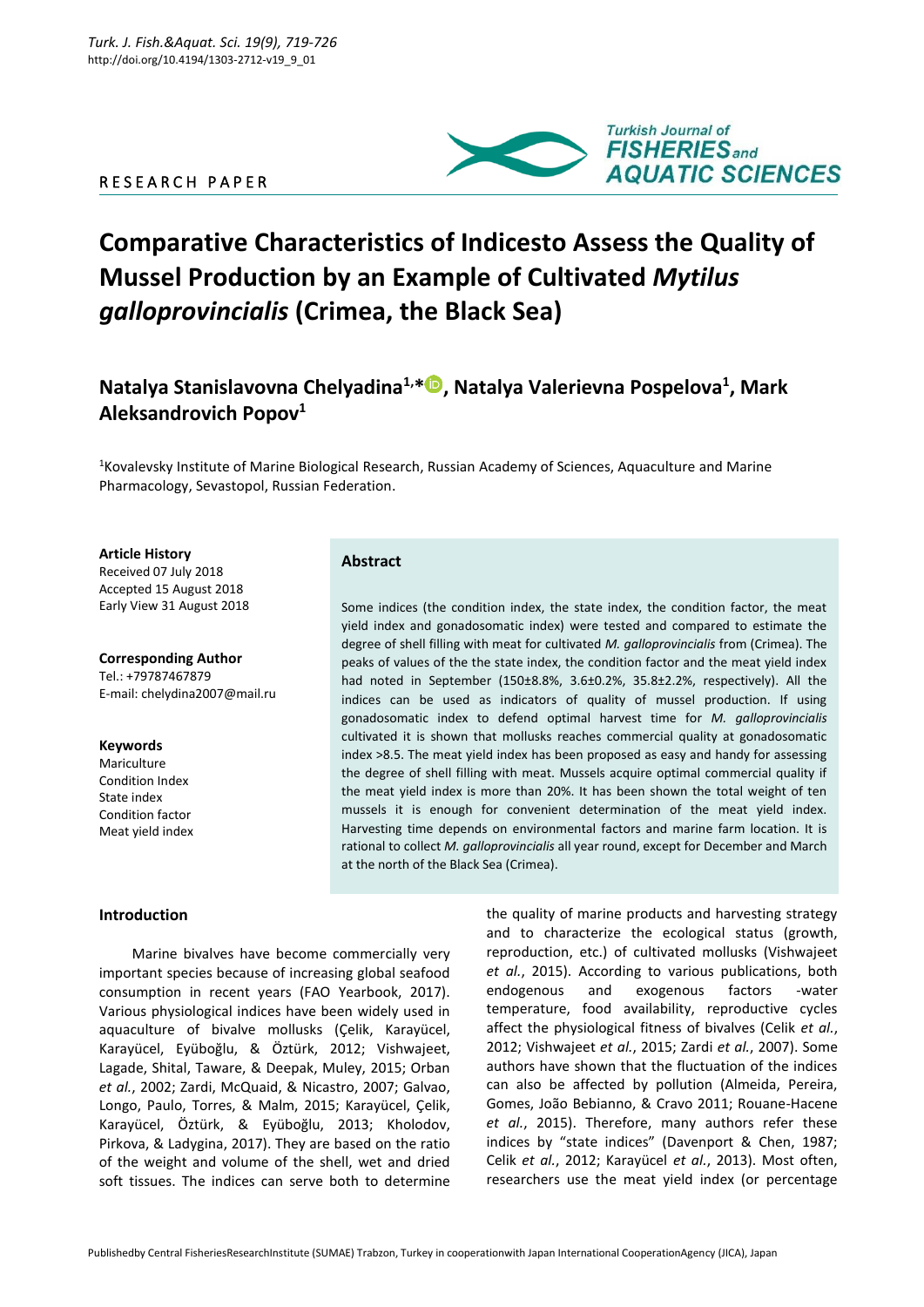edibility) (Orban *et al.*, 2002; Celik *et al.*, 2012; Karayücel *et al.*, 2013; Vishwajeet *et al.*, 2015). The gonadosomatic index (GSI,) can be used as an indicator of maturity of the gonads along with data of optical microscopy of gonads (Kholodov *et al.*, 2017).

*Mytilus galloprovincialis* Lamarck 1819 is a one of the main marine bivalve mollusk yielded commercially in the Black sea. There are two peaks of spawning of the mussel in the Black Sea: in autumn and in spring (Pirkova, Stolbova, & Ladygina, 1995). The onset of spawning and its duration are mainly determined by the environmental conditions and especially by water temperature. Winter spawning of mussels is also possible if favorable weather has established (Ivanov *et al.*, 1989). Thus, it is not feasible to exactly estimate time of *M. galloprovincialis* spawning because this process depends on the climatic conditions and feeding (Ivanov *et al.*, 1989; Pirkova, Kholodov, & Ladygina, 1999; Kholodov *et al.*, 2017). For this purpose, it is necessary to regularly monitor meat content in farmed mussels. Sometimes the abundance of fodder phytoplankton is one of the factors limiting the growth and reproduction of cultivated bivalve mollusks (Ivanov *et al.*, 1989; Ivanov *et al.*, 2007; Orban *et al.*, 2002). The food spectrum of mussels includes microalgae up to 80 microns in size (Ivanov *et al.*, 2007), the largest feed value represented by algae classes Dinopyta, Haptophyta, as well as small-cell Bacillariophyta.

To date, there is no single universal index for assessing the quality of mussel harvest, so the aim of our investigation is to test and compare indices selected from literature for *M. galloprovincialis* cultivated in the coast of the Crimea (the Black Sea) and propose the most optimal index for farmer.

#### **Materials and Methods**

Mussels of market size ≥50 mm were collected monthly at the farm located in the outer of Sevastopol Bay (44°37'13.4" N, 33°30'13.6" E) from a pilot rope collector (6 m depth) from June 2015 until August 2016. The CI and CI2 indices were calculated from November 2015. The measurement of the sea temperature (*in situ*, 6 m depth) was carried out using autonomous min probe SD204 «SAIV A/S Norway*».*

To study phytoplankton, water samples (V=1.5 L) were taken by reversing water bottle BM-48M from the surface and 6 m depth twice a month, condensed by a reverse filtration method through nuclear membranes (Dpore=1 μm). Phytoplankton samples were fixed with Lugol's iodine solution. Microalgae in the samples were counted in a live and concentrated drop (V=0.01 ml), in a camera (V=1 ml) using a light microscope «Jenaval». Identification of phytoplankton species was performed to the closest taxon possible –to genus, species or subspecies level– according to the following references: Proshkina-Lavrenko (1955), Кrakhmalny (2011). The abundance and biomass of phytoplankton was calculated using the computer program "Plankton" (Lyakh & Bryantseva, 2001). To study the feeding, mussels collected in the field were immediately opened with a scalpel, the stomach was prepared and pipetted. The contents of the stomachs were fixed with Lugol's iodine solution and analyzed with a microscope.

For calculation of the indices, various parameters of the mussels were determined. The shell length was measured using a caliper with an accuracy of 0.1 mm. First, whole mussels were weighed; then they were opened, the intervalvular liquid was removed, and the soft tissue was separated from the shell. Next, the soft tissue was dried with filter paper and weighed. The dry weight of the soft tissue was determined on an analytical balance AXIS ANG200C after drying at 105°C. To calculate the internal volume of mussel shell, one valve was filled with water which was then transferred into a graduated cylinder, and the measured volume was multiplied by two. To calculate the GSI the gonads of mussels were excised with a scalpel and weighed. We took into account part of the gonad, which we were able to allocate as much as possible. The sex and gonad maturity stage were determined by visual examination of gonad smears using Jenaval (Carl Zeiss) microscope. For this, there were taken smears from different parts of the gonad using scalpel. The stage of gonad maturity and sex were determined on a 6-point scale: 1- relative resting stage, 2- beginning of gametogenesis, 3- active gametogenesis, 4- prespawning stage, 5- spawning, 6- post-natal period restructuring. Then, the mussels were sorted according to the stage of maturity. (Pirkova *et al.*, 1995).

The indices were calculated using the following formulas:

Condition index  $\text{CI} = (\text{W}_{\text{W}, \text{soft tissue}}/ \text{V}) \cdot 100*$  (Mladineo *et al*., 2007)

where W<sub>W,soft tissue</sub> is wet weight of soft tissues (in g) and V is internal volume of the shell (in ml);

Condition index  $\text{CI2} = (\text{W}_{\text{\tiny D,soft tissue}}/\text{V}) \cdot 100*$  (Petrov, 1990; Mercado-Silva, 2005)

where W<sub>D,soft tissue</sub> is dry weight of soft tissue (in g);

State index  $SI = \left(W_{\rm W, soft\, tissue}/W_{\rm shell}\right) \cdot 100\%$  (Galvao, Longo, Paulo, Torres , & Malm, 2015)

where W<sub>shell</sub>is wet weight of shell (in g);

Condition factor  $\mathrm{C_{f}}=\left(\mathrm{W_{w,soft\,issue}}\bigl/L^{3}\bigr){\cdot}100*$ (Kholodov *et al*., 2017; Kopecka *et al*, 2006)

where L is mussel length (in mm);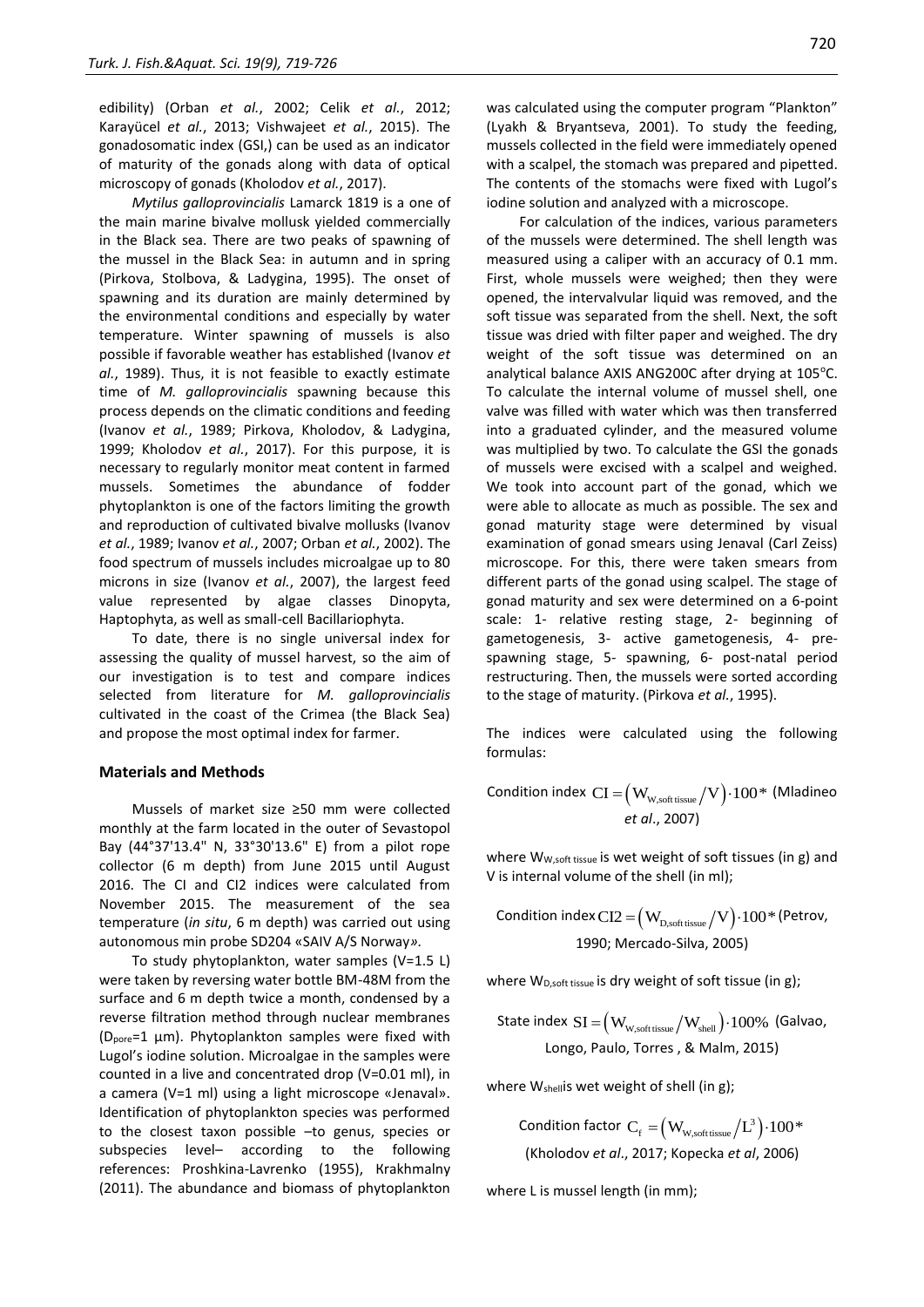$\text{Meat yield} = (\text{W}_{\text{w}, \text{soft tissue}} / \text{W}_{\text{whole}}) \cdot 100\%$  (Kholodov *et al*., 2017; Galvao *et al*., 2015[; Filgueira, Comeau,](https://www.sciencedirect.com/science/article/pii/S1470160X12003524#%21) [Landry,](https://www.sciencedirect.com/science/article/pii/S1470160X12003524#%21) [Grant,](https://www.sciencedirect.com/science/article/pii/S1470160X12003524#%21) [Guyondet,](https://www.sciencedirect.com/science/article/pii/S1470160X12003524#%21) & [Mallet,](https://www.sciencedirect.com/science/article/pii/S1470160X12003524#%21) 2015)

where W<sub>whole</sub> is the weight of whole mussel (in g);

Gonadosomatic index  $\text{GSI} = \left(\text{W}_{\text{gonad}}\big/\text{W}_{\text{whole}}\right)\cdot 100\%$ (Kholodov *et al*., 2017, Kopecka *et al*., 2006)

where W<sub>gonad</sub> is wet weight of the gonad (in g). \* conditional unit

Monthly for analysis were used 50 - 52 mussels. Additionally, during the spring and autumn spawning periods, 50 mussels in each period were used to calculate the GSI. In this period, mussels were found at all stages of gonad maturity. The total 860 mussels were used in the study. All results of indexes are given as the mean of 50-52 separate analyses with ±CI (confidence interval). Аnalysis of variance (ANOVA) were used to determine the relationships between all measured parameters.

#### **Results**

The state index (IS), the condition factor  $(C_f)$ , and the meat yield index for cultivated *M. galloprovincialis* were affected by the seasonal cycle (Figure 1). The salinity in the water area of the farm changed insignificantly (18.00±0.09 ‰ (17.70-18.04‰ – min and max). The temperature showed clear seasonal pattern and ranged from  $8.9^{\circ}$ C in February to  $25.6^{\circ}$ C in August 2015 and 26.8°C in July 2016. These were reflected gonadal development and the availability of food. During the annual cycle SI,  $C_f$  and meat yield index fluctuated between 40±3.2% (November) and 150±8.8% (September), 1.8±0.1% (December) and 3.6±0.2% (September), 18.8±1.5% (December) and 35.8±2.2% (September), respectively. The peaks of values of the indices had reached in September (Figure 1).

The indices of condition (CI and CI2) demonstrated similar trends during annual cycle. The monthly values of CI and CI2 ranged from 3.9±0.3% (March) to 6.4±0.5% (November) and from 25.4±1.5% (March) to 40.0±3.2% (November), respectively. The general trends of dynamics of the indices of mussel shell filling with meat were similar (Figure 1).

The values of all the indexes increased, when the gametes matured and decrease after spawning. It was shown the most part of the year the mussel gonads passed the third stage of maturity (from 21 to 86% of the mollusks in the sample during the year) (Figure 2). This stage is the longest. There was an increase of the gonad weight, the accumulation of nutrients, especially in females, during this period. From October to December 2015 the most of mollusks (41-52% of the total number of mussels in the sample) passed the fourth stage. During this period the weight of the gonad was maximal.

Gonadosomatic index (GSI) was investigated depending gametogenic activity. The GSI varied from 5.5 (stage of maturity 2), to 10.7 (stage 4) (Figure 3). The peak of values was observed in 4 stage (prespawning).

We can see GSI stayed also high (9.8) at stage 5 at the beginning of spawning. Besides value of the index was significant enough during the third stage (8.5). After the spawning, gonads became thin and translucent, so the minimal weight of soft tissue was marked at stage 2 (the onset of gametogenesis).

The total abundance and biomass of phytoplankton in the area of the farm varied from  $8.10^3$  to 23 $\cdot 10^9$  cells $\cdot$ m<sup>-3</sup> and from 30 to 7 $\cdot 10^4$  mg $\cdot$ m<sup>-3</sup> (Figure 4). The peak of abundance was noted in March and resulted from water blooms caused by small-celled diatom microalgae *Chaetocerossocialis*. The values were lowest in October ( $25·10<sup>3</sup>$ ) and November 2015  $(16.10^3)$ , August 2016  $(8.10^3 \text{ cells} \cdot \text{m}^{-3})$ . The highest value of biomass was watched in September due to the dominance of the large-cell diatom alga of *Proboscia alata*. The biomass was minimal in November 2015 (30 mg·m<sup>-3</sup>), February (60 mg·m<sup>-3</sup>) and August 2016 (30 mg·m-3 ). Seasonal patterns of quantitative criteria of phytoplankton were significant different.

Bacillariophyta and Haptophyta were dominated in plankton in spring and autumn. Dinophyta forming the basis of the food base of mollusks (Ivanov *et al.*, 1989, 2007) were presented in the plankton constantly, but their abundance did not exceed 6% of the total phytoplankton in the area of the farm.

In the stomachs of mussels Dinophyta were the dominant group of microalgae. When small-cell Bacillariophyta and Haptophyta dominated in the plankton of farm, they are also found abundantly in the mussel's stomachs (Figure 5).

All tested indices have demonstrated similar trends, and they can be used as the indicators of the mussel production quality. The meat yield index is the easiest to assess the quality of the mussel production. The mussels reach commercial quality if the meat yield index is more than 20% (Figure 1). To optimize the farmer's work, 10 mussels are sufficient to determine the meat yield index.

#### **Discussion**

A seasonal variation in the indices of quality of the marine bivalve's production reflects the complex interactions between the available food, the environmental conditions and the bivalve's reproduction (Bressan & Marin, 1985; Vishwajeet *et al.*, 2015).

The spring spawning of *M. galloprovincialis* begins when the water warms up to the temperatures above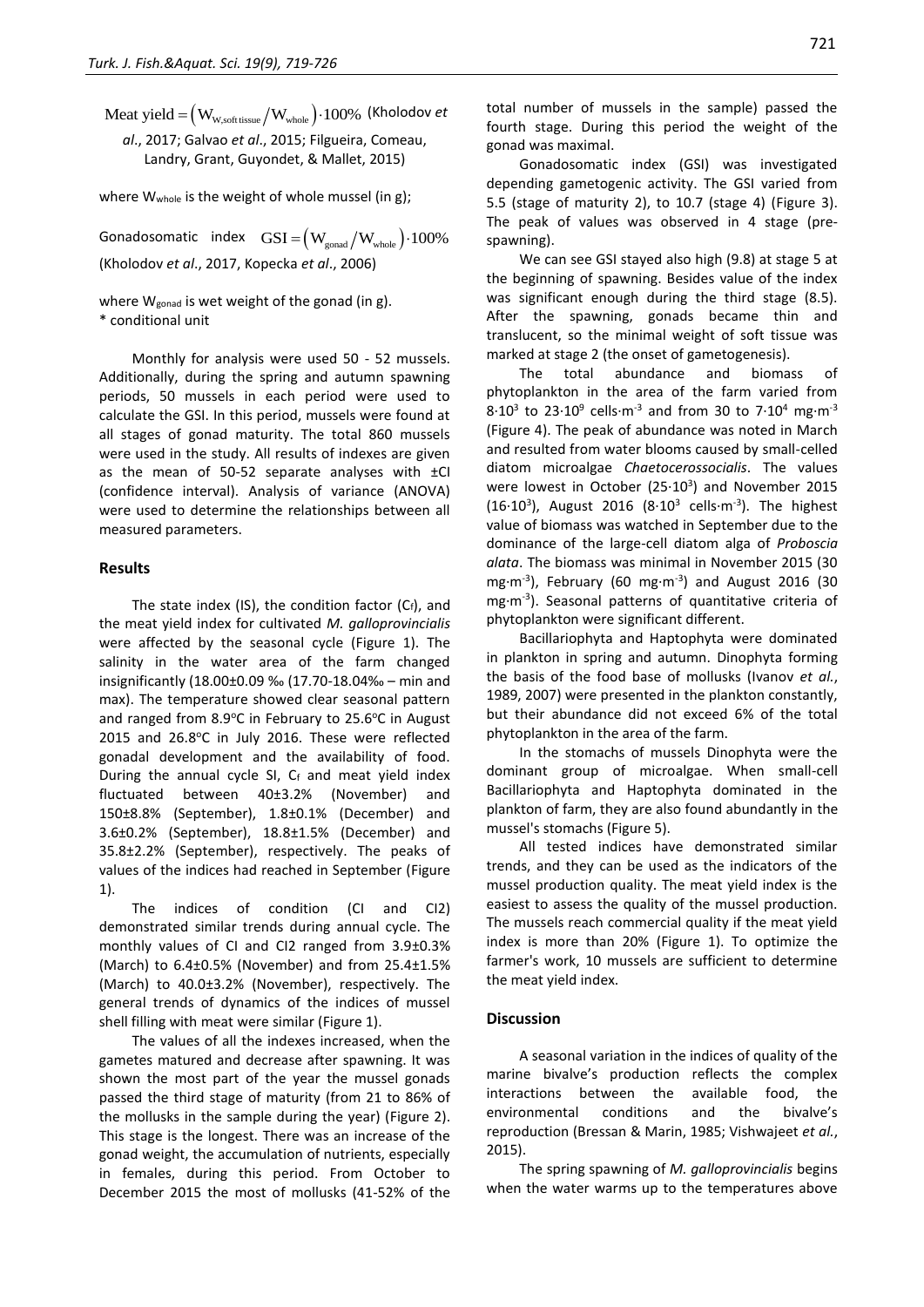

**Figure 1.** Seasonal dynamics of the indices of mussel shell filling with meat. Mean of n=50±CI(confidence interval). \* - indicates significant difference (P<0.05), Ns - indicates insignificant difference (P>0.05).



Figure 2. The seasonal dynamics of the stages of maturity of gonad mussels (2015-2016).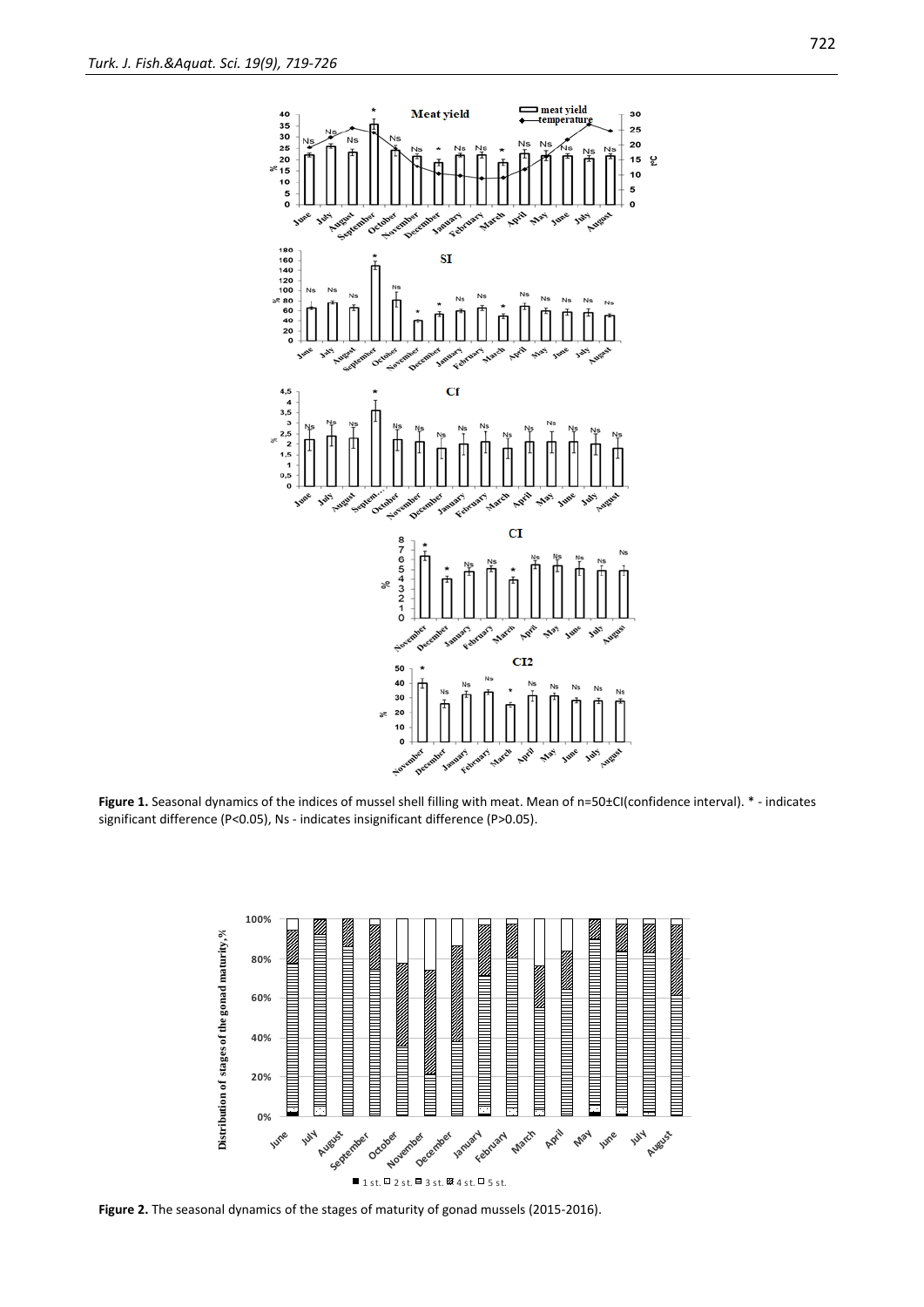

Figure 3. Change of gonadosomatic index depending on the stage of gonad maturity. Mean±CI (confidence interval). \*indicates significant difference (P<0.05), Ns - indicates insignificant difference (P>0.05).



**Figure 4.** The abundance (A) and biomass (B) phytoplankton in the mussel farm area.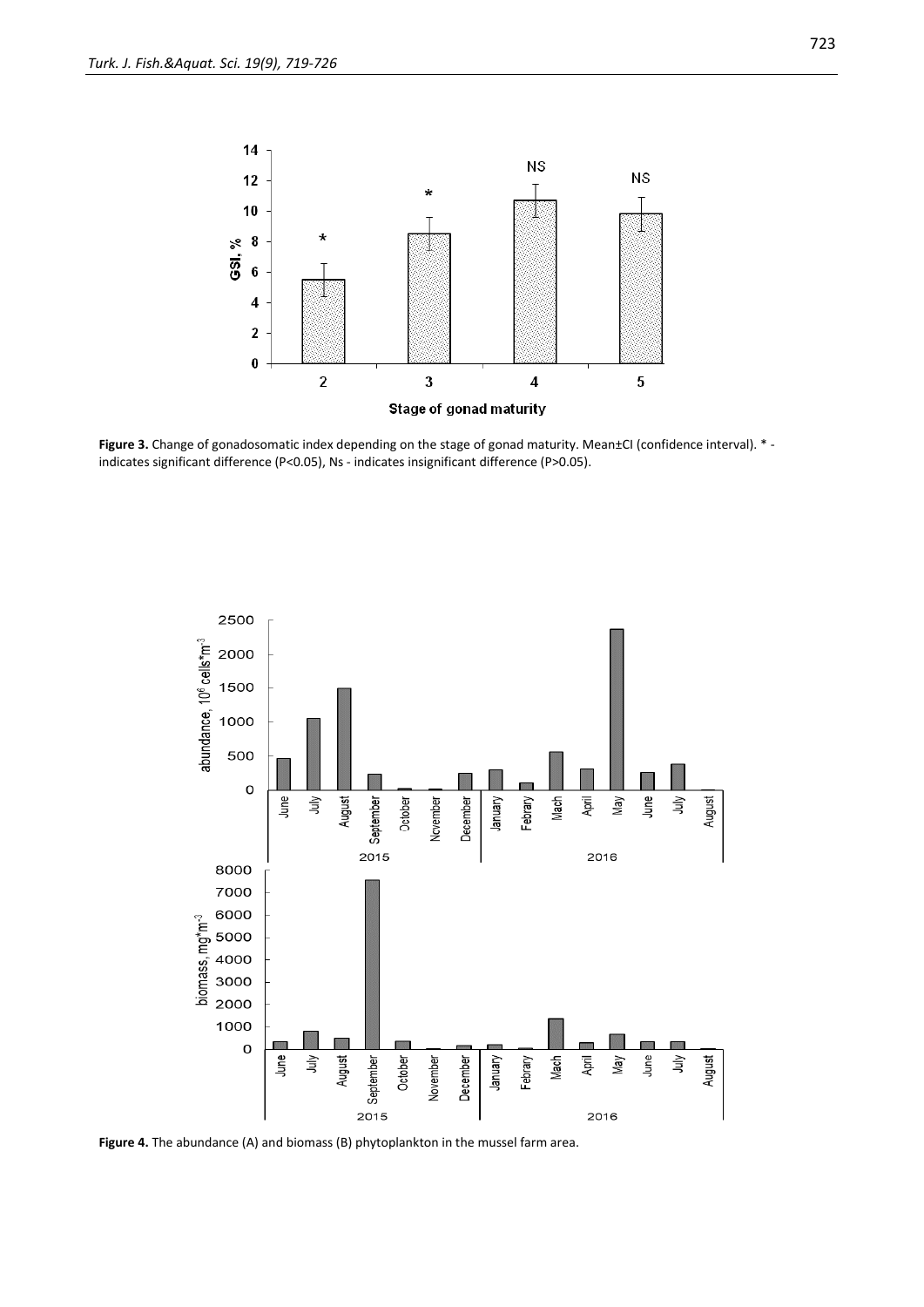

**Figure 5.** Numbers of organism groups in mussel stomach content.

8°C (Figure 1), and it can extend over a period of up to three months, whereas the autumn spawning begins when the temperature drops below 20°C (Figure 1), and its duration is shorter. The temperature 15-24°C is favorable for the growth of generative and somatic tissue of mussels. The growth and weight gain of mussels is reduced due to the depression of the physiological state at a water temperature above 25°C (Ivanov *et al.*, 2007; Kholodov *et al.*, 2017).

The peak values of the state index (SI), condition factor (Cf) and meat yield index in September are associated with the favorable temperature (23.4°C), gonad maturity (dominated stages – 3 and 4), and good fodder base (Figure 1, 4). In summer 2015 considerable abundance and biomass of feed phytoplankton was observed, Dinophyta algae dominated. It had a positive effect on the total weight of the soft tissue of mussels to the beginning of autumn. The water temperature in October decreased to 18.8°C, spawning commenced, and as a result, meat yield, CI, and Cf were reduced. Mollusk spawning continued in November, as confirmed by microscopic examination of gonads. In this period value of CI was the lowest. The spring spawning was registered in March and April 2016 when the water temperature was 9-12°C. From March to May, in phytoplankton of small-cell species of Haptophyta, Dinophyta and Bacillariophyta available for mussel nutrition were dominated. As the spawning period extended over more than two months, the average values of the all indices were low (Figure 1). The abundance of phytoplankton decreased in summer 2016 and reached minimum values in August (Figure 4). Because of this the filling of the mussel stomachs was low. It resulted in slight decrease of all the indices in August 2016, although mussels were on the  $3<sup>rd</sup>$  to  $4<sup>th</sup>$ stages of gonad maturity. The similar results were obtained in the literature. It was showed the dependence of the condition index (CI) values in *P. perna* and *Crassostrea rhizophorae* from food availability (organic seston and phytoplankton) (Narv´aez *et al.*, 2008; Rebelo, Amaral, & Pfeiffer, 2005). Good nutritional quality in farm sites has a positive influence on quality of the marine bivalve's production and gametogenesis (Çelik *et al.*, 2012). The nutritional spectrum and feed intake of mussels cultivated on the Black Sea has been investigated earlier (Ivanov *et al.*, 1989, 2007; Kholodov *et al.*, 2017). It was shown the minimum value of phytoplankton biomass for feeding of cultivated mussels should not be less than 170 mg. From our study, the biomass of microalgae in the mussel farm area was higher than 170 mg, except in November 2015, February and August 2016.

Comparing all the studied indexes, we had concluded that each of them can be used to estimate the quality of the mussel production, as they showed similar seasonal trends. Some authors suggest to use SI by shellfish farmers to assess animal health, harvest time, and yield of bivalve, since it is more easily applied (Galvao et. all, 2015). Index Cf (length/weight relationships) is often used for estimating the weight corresponding to a given length, for comparing the condition, fatness, or well-being (Vakily, 1989; Gagne *et al.*, 2008; Schmidt, O'Rourke, Hernan, & Quinn, 2011).

The GSI index is most often used to assess the reproductive characteristics of mollusks (Zardi et. al., 2007; Toro, Thompson, & Innes, 2002), and some authors suggest using it to assess the quality of cultured bivalve production (Kholodov *et al.*, 2017). We consider the using of the GSI to assess the quality of mussel production is inconvenient because it is rather difficult to separate gonads from the soft tissues and the technique requires a lot of samples to accurately calculate GSI. However, if this index is used to evaluate the time of harvesting of mussel it is necessary to take into account that *M. galloprovincialis* reach the commercial quality at GSI>8.5.

Among all the tested indices, the Meat yield index can be recommended to farmer for using. It is easily applied and the most representative to determine the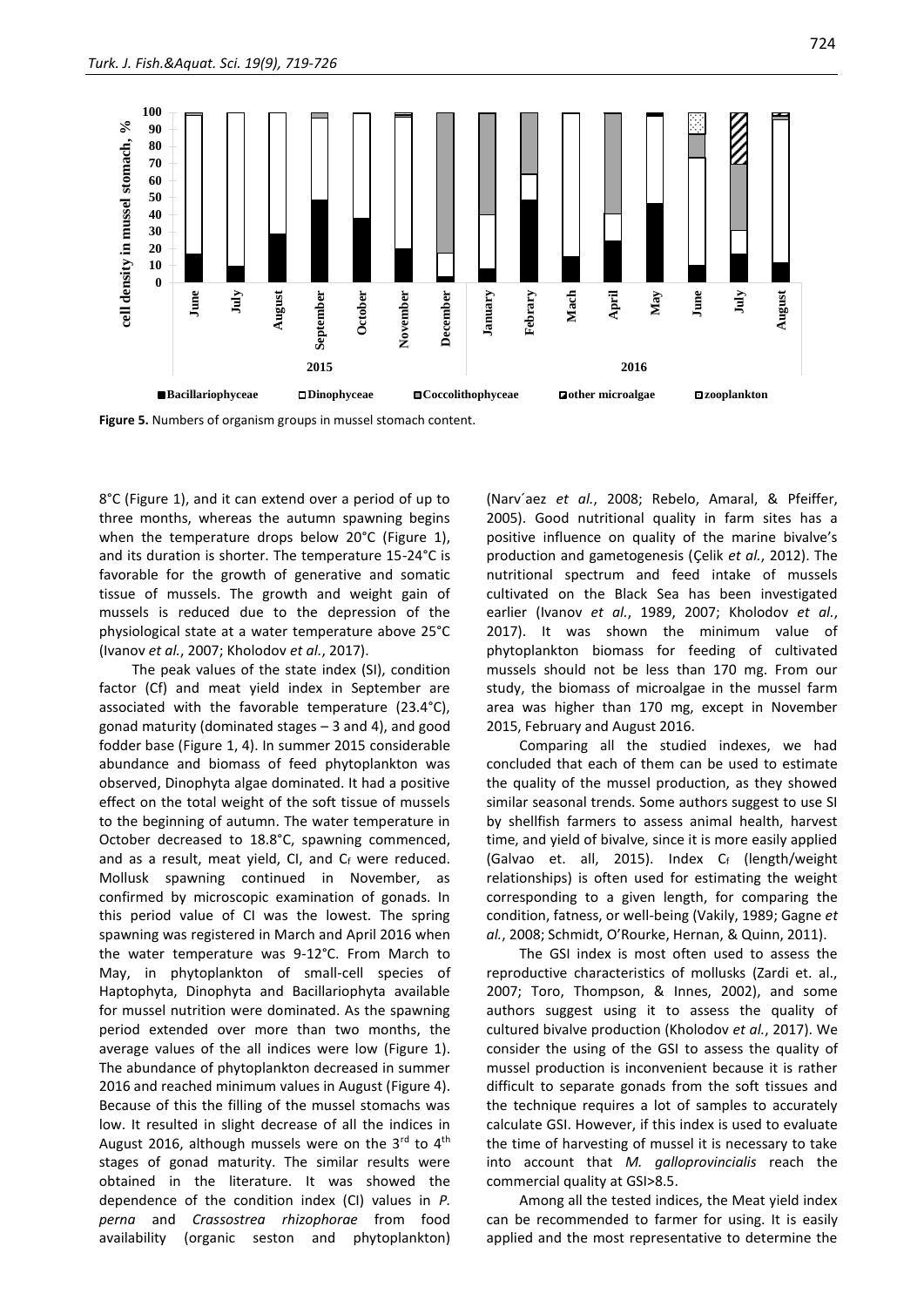harvest time of mussels. There are literature data (Kholodov *et al.*, 2017) on determination of the quality index of oysters, IQA, which is measured similarly to the meat yield index for mussels. The authors suggest that the farmer can take a total weight of 20 oysters for convenience. We have tested this method on *M. galloprovincialis*, using 10 and 20 samples of mussels. The values of the meat yield index in both cases are the same, difference is insignificant (P>0.05). Thus, for the index calculation it is sufficient to take the total weight of ten mussels.

The optimum times for harvesting of *M. galloprovincialis* depend on geographical location of farm. For mussels from North Adriatic there were suggested the end of autumn and winter (Peharda, ˇZupan, Bavˇcevi´c, Franki´c, & Klanjˇsˇcek, 2007), for mussels from south of the Black Sea there were suggested period between February and May (Celik *et al.*, 2012), the minimum and maximum meat yield were in April and July, respectively (Karayücel, Çelik, Karayücel, & Erik, 2010). From our study, we recommend harvest time for mussels from north the Black Sea (Crimea) when the meat yield index reaches more than 20%, which occurs all year round except for December and March. The maximum meat yield was recorded in September before the autumn spawning of mussels.

#### **Conclusions**

It has been shown that in the north of the Black Sea (Crimea) it is rational to collect *M. galloprovincialis* all year round, except for December and March. The maximum meat yield was recorded in September before the autumn spawning of mussels. These periods may shift depending on environmental factors and marine farm location; hence, regular monitoring of the content of meat in cultivated mussels is required. The meat yield index has been proposed as easiest for assessing the degree of shell filling with meat. Mussels have been shown to acquire optimal commercial quality if the meat yield index is more than 20%. It has been proven sufficient to use total weight of ten mussels for convenient determination of the meat yield index. To assess the quality of the mussel production, it is necessary to take into account the gonad maturity of the mussel and the composition and abundance of phytoplankton. When using the GSI to estimate the time of harvesting of *M. galloprovincialis*, it should be taken into account that mussels reach commercial quality at GSI>8.5.

#### **Acknowledgements**

This work was supported by the grant Nº AAAA-А18-118021350003-6.

#### **References**

- Almeida, C., Pereira, C., Gomes, T., João Bebianno, M., & Cravo, A. (2011). DNA damage as a biomarker of genotoxic contamination in *Mytilus galloprovincialis* from the south coast of Portugal. *J. Environ. Monit., 13*(9), 2559–2567 [http://pubs.rsc.org/en/Content/ArticleLanding/2011/E](http://pubs.rsc.org/en/Content/ArticleLanding/2011/EM/c1em10190k#!divAbstract) [M/c1em10190k#!divAbstract](http://pubs.rsc.org/en/Content/ArticleLanding/2011/EM/c1em10190k#!divAbstract)
- Bressan, M., & Marin, G.M. (1985). Seasonal variations in biochemical composition and condition index of cultured mussels (*Mytilus galloprovincialis* Lmk) in the Lagoon of Venice (North Adriatic). *Aquaculture*, *48*(1), 13–21[. http://doi.org/10.1016/0044-8486\(85\)90048-1](http://doi.org/10.1016/0044-8486(85)90048-1)
- Çelik, M. Y., Karayücel, S., Karayücel, İ., Eyüuboğlu, B., & Öztüurk, R. (2012). Meat yield, condition index and biochemical composition of mussels (*Mytilus galloprovincialis* Lamarck, 1819) in Sinop, South of the Black Sea. *Journal ofAqua Food Production*. *Technology*, *21*(3), 198-205.
	- <https://doi.org/10.1080/10498850.2011.589099>
- Davenport, J. & Chen, X. (1987). A comparison of methods for the assessment of condition in the mussel (*Mytilus edulis* L.). *J. Moll. Stud*., *53*(3), 293– 29[7.http://citeseerx.ist.psu.edu/viewdoc/download?do](http://citeseerx.ist.psu.edu/viewdoc/download?doi=10.1.1.828.4743&rep=rep1&type=pdf) [i=10.1.1.828.4743&rep=rep1&type=pdf](http://citeseerx.ist.psu.edu/viewdoc/download?doi=10.1.1.828.4743&rep=rep1&type=pdf)
- FAO Yearbook. Fishery and Aquaculture Statistics. (2015/2017). Publisher: FAO. 107 p. <http://www.fao.org/fishery/statistics/yearbook/en>
- [Filgueira, R., Comeau, L.A., Landry,](https://www.sciencedirect.com/science/article/pii/S1470160X12003524#%21) T., [Grant,](https://www.sciencedirect.com/science/article/pii/S1470160X12003524#%21) J., [Guyondet,](https://www.sciencedirect.com/science/article/pii/S1470160X12003524#%21) T., & [Mallet,](https://www.sciencedirect.com/science/article/pii/S1470160X12003524#%21) A. (2013). Bivalve condition index as an indicator of aquaculture intensity: A meta-analysis. *Ecological Indicators*, *[25](https://www.sciencedirect.com/science/journal/1470160X/25/supp/C)*, 215-229. <https://doi.org/10.1016/j.ecolind.2012.10.001>
- Gagne, F., Andre, C., Cejkab, P., Hauslerc, R., Fournierd, M., & Blaisea, C. (2008). Immunotoxic effects on freshwater mussels of a primary-treated wastewater before and after ozonation: A pilot plant study. *Ecotoxicology and Environmental Safety*, *69*, 366–373. http:/[/doi.org/10.1016/j.ecoenv.2007.10.027](https://doi.org/10.1016/j.ecoenv.2007.10.027)
- Galvao, P., Longo, R., Paulo, J., Torres, M., & Malm, O. (2015). Estimating the Potential Production of the Brown Mussel *Perna perna* (Linnaeus, 1758) Reared in Three Tropical Bays by Different Methods of Condition Indices.*Journal of Marine Biology, 2015*, 1–11. <http://doi.org/10.1155/2015/948053>
- Ivanov, V.N., Kholodov, V.I., Senicheva, M, I., Pirkova, A.V., & Bulatov, K.V. (1989). Biology of Cultivated Mussels. Kiev, USSR, Naukovadumka, 100 pp. (in Russian)
- Ivanov, V.N., Lomakin, P.D., Pospelova, N.V., Chelyadina, N.S., Pirkova, A.V., Kovrigina, N.P., Gubanov, V.I., & Subotin, A.A. (2007). Mariculture of mussels on the Black Sea. Sevastopol, Ukraine, EKOSI-Gidrofizika, 312 pp. (in Russian)
- Karayücel S., Çelik M. Y., Karayücel İ., & Erik G. (2010) Growth and Production of Raft Cultivated Mediterranean Mussel (*Mytilus galloprovincialis* Lamarck, 1819) in Sinop, Black Sea. *Turkish Journal of Fisheries and Aquatic Sciences*, *10,* 9-17. <http://dx.doi.org/10.4194/trjfas.2010.0102>
- Karayücel, S., Çelik, M. Y., Karayücel, İ., Öztüurk, R., & Eyüuboğlu, B. (2013). Effects of stocking density on survival, growth and biochemical composition of cultured mussels (*Mytilus galloprovincialis*, Lamarck 1819) from an offshore submerged longline system.

*Aquaculture Research*, *46*(6). 1–15.